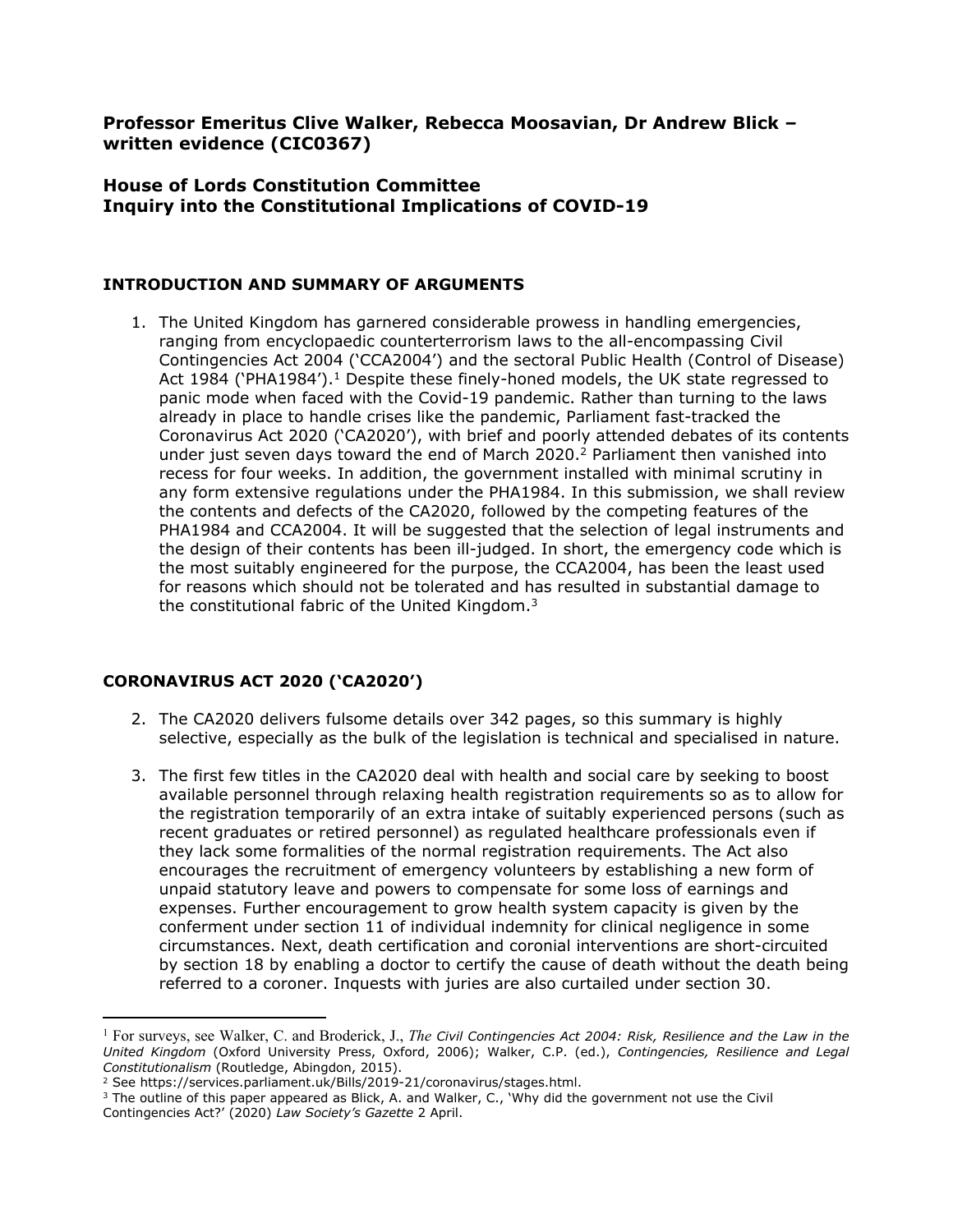- 4. Second, physical and social security are reinforced by a power to require information about food supply chains (section 25) with a view to potential State intervention. Statutory sick pay is also extended and subsidized.
- 5. Third, personal liberties are affected. Various surveillance powers are widened in terms of authorizing authorities for the taking and retention of personal data (sections 22- 24). Notably no extra powers have been devised (yet) for compulsory population contact-tracing purposes, though the NHS COVID-19 app, which collects data centrally has been devised by the technological wing of the health service, NHSX and, after abandonment of the initial version, $4$  has been rolled out.<sup>5</sup> Many of the questions raised by the Joint Committee on Human Rights about privacy safeguards and the need for independent oversight remain unanswered $6$  and undebated in Parliament. More direct intrusions into civil liberties include regulatory powers to direct the suspension of port operations (section 50). Next, public health officers and other officials can enforce quarantining under section  $51<sup>7</sup>$  Section 52 allows for regulations to ban events, gatherings and the use of communal premises aimed at the apparently healthy general population. Rights of due process are affected under sections 53 to 57, by which various pre-trial hearings may take place by live video links. Democratic rights may also been affected by powers under sections 59 to 70 and 84 to postpone (as in wartime) pending elections for local authorities, the London mayor, and even the General Synod of the Church of England. Local authority meetings can also be trimmed (section 78). Finally, in terms of property rights, tenants in the private, social and business rented sectors have been protected from eviction for a specified time (sections 79 to 83).
- 6. Scanty oversight mechanisms are applied to this expansive legislation. First, by section 97, the Secretary of State must prepare and publish a report on the status of the provisions in the Act. In addition, the report must include a statement that the Secretary of State is satisfied that the status of those provisions is 'appropriate'. Second, by section 98, the House of Commons is enabled to debate and vote on the continuation of the CA2020 every six months based on a motion 'That the temporary provisions of the Coronavirus Act 2020 should not yet expire.'<sup>8</sup> This review power is extraordinarily confined. The House of Lords is allowed no part to play. The third precaution for the CA2020 is that, by section 89, the Act expires after two years, but even then 'relevant national authority' (basically, a Minister of the Crown under section 90) can extend the life by regulation for six months at a stretch. Proposals to shorten this period were rejected.<sup>9</sup>

#### **CHOICE OF LEGISLATIVE PLATFORMS**

01/0122/Memorandum%20to%20the%20Joint%20Committee%20on%20Human%20Rights%20-

%20The%20Coronavirus%20Bill%202020.pdf, 2020) para.24.

<sup>4</sup> See Levy, I., The security behind the NHS contact tracing app (https://www.ncsc.gov.uk/blog-post/security-behindnhs-contact-tracing-app, 2020).

<sup>5</sup> https://www.nhsx.nhs.uk/covid-19-response/nhs-covid-19-app/.

<sup>6</sup> Joint Committee on Human Rights, *Human Rights and the Government's Response to Covid-19: Digital Contact Tracing* (2019-21 HC 343/HL 59).

<sup>7</sup> See *Memorandum to the Joint Committee on Human Rights: The Coronavirus Bill* 2020 (https://publications.parliament.uk/pa/bills/cbill/58-

<sup>8</sup> See House of Lords Select Committee on the Constitution, *Coronavirus Bill* (2019-21 HL 44) para.8.

<sup>9</sup> House of Lords Delegated Powers and Regulatory Reform Committee, *9th Report* (2019-21 HL 42) para.4; Hansard (House of Lords) vol.802 col.1771 25 March 2020 Earl Howe.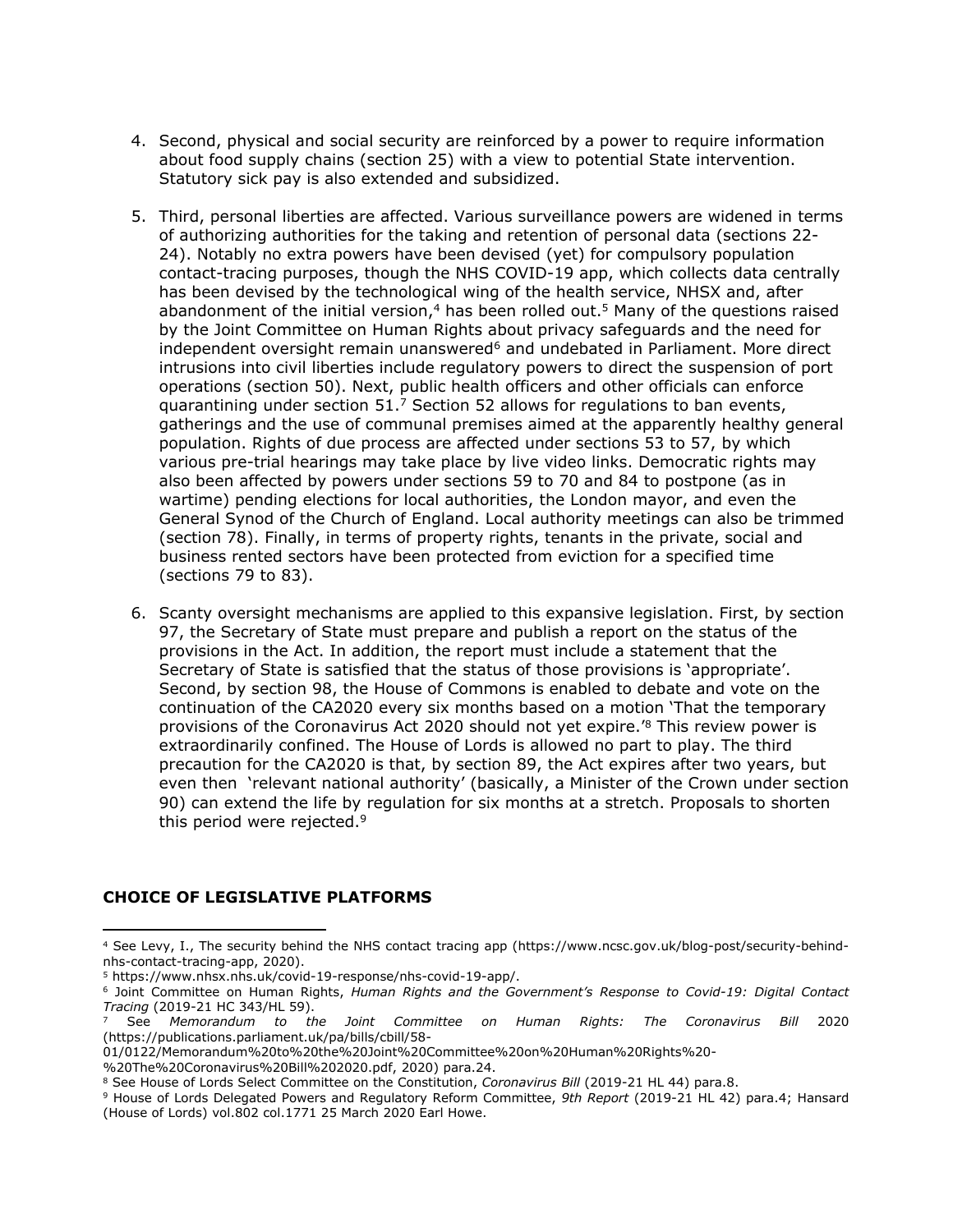7. Appearances at the start of the pandemic emergency seemed to suggest that the CA2020 would offer the main legislative platform for a response to Covid19. But appearances have turned out to be deceptive. The CA2020 has been relatively silent compared to some of the alternative platforms, as shall now be explained.

# **(a) CA2020: the damp squib**

- 8. The CA2020 was passed in such a rush on grounds of national emergency, but its usage has been modest. Two areas should be considered.
- 9. In some respects, such as the justice system, a mixed picture has involved some intrusion and some restraint. Sentencing by the judges has taken account of the more severe lockdown conditions in prison, $10$  while the Ministry of Justice introduced the End of Custody Temporary Release scheme (ECTR) for suitable prisoners within two months of their release date to be temporarily released. However, this action was taken under Rule 9A of the Prison Rules 1999 and Rule 5A of the Young Offender Institution Rules  $2000;$ <sup>11</sup> as of 3 July 2020, only 209 prisoners had been released,<sup>12</sup> and the scheme has been in abeyance since then.<sup>13</sup> Another threatened intervention also fizzled out. Criminal trials by jury in England and Wales were suspended for some months after 23 March 2020,<sup>14</sup> leading to huge backlogs of cases, but some recovery then took place after May 2020 through the greater use of live links under s.51 and also the opening of adapted 'Nightingale' courts.<sup>15</sup> More severe changes to modify the right to trial jury came under consideration as a potential reform for the CA2020 in England and Wales<sup>16</sup> but have as yet come to nought. Drastic changes were opportunistically envisaged in Scotland by early drafts of the supplementary Coronavirus (Scotland) Act 2020<sup>17</sup> which contained proposals to suspend trial by jury and to add exceptions to hearsay rules of evidence. This shameful attempt to railroad through fundamental change was rebuffed by outraged Scottish legal professions. Fresh proposals, *Covid-19 and Solemn Criminal Trials*, <sup>18</sup> were tabled, but the threat to jury trial again receded with greater attention to virtual hearings and elongated time limits as in England.<sup>19</sup> Other aspects of criminal process and civil process are in need of attention, but none has flowed from the CA2020.
- 10. The CA2020 has arguably had more impact on economic and social life than civil and political life. Various ambitious and ruinously expensive schemes of [aid](https://www.gov.uk/government/collections/financial-support-for-businesses-during-coronavirus-covid-19) [to](https://www.gov.uk/government/collections/financial-support-for-businesses-during-coronavirus-covid-19) [businesses](https://www.gov.uk/government/collections/financial-support-for-businesses-during-coronavirus-covid-19)<sup>20</sup>

<sup>10</sup> *R v Manning* [2020] EWCA Crim 592; *HM Advocate v Lindsay* 2020 HCJAC 26.

<sup>11</sup> https://assets.publishing.service.gov.uk/government/uploads/system/uploads/attachment\_data/file/881061/endcustody-temporary-release.pdf. For a challenge, see *R (Davis) v Secretary of State for Justice* [2020] EWHC 978. <sup>12</sup> House of Commons Justice Committee, *Coronavirus (Covid-19): The impact on prisons* (2019–21 HC 299) paras.52, 57.

<sup>&</sup>lt;sup>13</sup> It is described in the past tense in Hansard (House of Lords) vol.804 col.1747 16 July 2020 Lord Keen.

<sup>14</sup> https://www.judiciary.uk/announcements/review-of-court-arrangements-due-to-covid-19-message-from-the-lordchief-justice. The pause did not breach the right to trial by jury or cause a delay contrary to [s.22\(3\)](http://uk.westlaw.com/Document/I3FDDE330E44A11DA8D70A0E70A78ED65/View/FullText.html?originationContext=document&transitionType=DocumentItem&vr=3.0&rs=PLUK1.0&contextData=(sc.AlertsClip)) [of](http://uk.westlaw.com/Document/I3FDDE330E44A11DA8D70A0E70A78ED65/View/FullText.html?originationContext=document&transitionType=DocumentItem&vr=3.0&rs=PLUK1.0&contextData=(sc.AlertsClip)) [the](http://uk.westlaw.com/Document/I3FDDE330E44A11DA8D70A0E70A78ED65/View/FullText.html?originationContext=document&transitionType=DocumentItem&vr=3.0&rs=PLUK1.0&contextData=(sc.AlertsClip)) [Prosecution](http://uk.westlaw.com/Document/I3FDDE330E44A11DA8D70A0E70A78ED65/View/FullText.html?originationContext=document&transitionType=DocumentItem&vr=3.0&rs=PLUK1.0&contextData=(sc.AlertsClip)) [of](http://uk.westlaw.com/Document/I3FDDE330E44A11DA8D70A0E70A78ED65/View/FullText.html?originationContext=document&transitionType=DocumentItem&vr=3.0&rs=PLUK1.0&contextData=(sc.AlertsClip)) [Offences](http://uk.westlaw.com/Document/I3FDDE330E44A11DA8D70A0E70A78ED65/View/FullText.html?originationContext=document&transitionType=DocumentItem&vr=3.0&rs=PLUK1.0&contextData=(sc.AlertsClip)) [Act](http://uk.westlaw.com/Document/I3FDDE330E44A11DA8D70A0E70A78ED65/View/FullText.html?originationContext=document&transitionType=DocumentItem&vr=3.0&rs=PLUK1.0&contextData=(sc.AlertsClip)) [1985](http://uk.westlaw.com/Document/I3FDDE330E44A11DA8D70A0E70A78ED65/View/FullText.html?originationContext=document&transitionType=DocumentItem&vr=3.0&rs=PLUK1.0&contextData=(sc.AlertsClip)): *R (McKenzie) v Crown Court at Leeds* [2020] EWHC 1867 (Admin).

<sup>&</sup>lt;sup>15</sup> See Statement from the Lord Chancellor on the resumption of jury trials (https://www.gov.uk/government/news/statement-from-the-lord-chancellor-on-the-resumption-of-jury-

trials?utm\_source=f494bc5d-d56b-4471-8ef9-70f6bf8515ef&utm\_medium=email&utm\_campaign=govuknotifications&utm\_content=weekly, 11 May 2020).

<sup>16</sup> House of Commons Justice Committee, *Coronavirus (COVID-19): The impact on courts* (2019–21 HC 519) para.77.  $17$  asp.7.

<sup>18</sup> https://www.gov.scot/news/criminal-trials-during-covid-19-outbreak/, 2020.

<sup>19</sup> See Coronavirus (Scotland) (No.2) Act 2020 (asp.10) Schedule 2.

<sup>20</sup> https://www.gov.uk/coronavirus/business-support.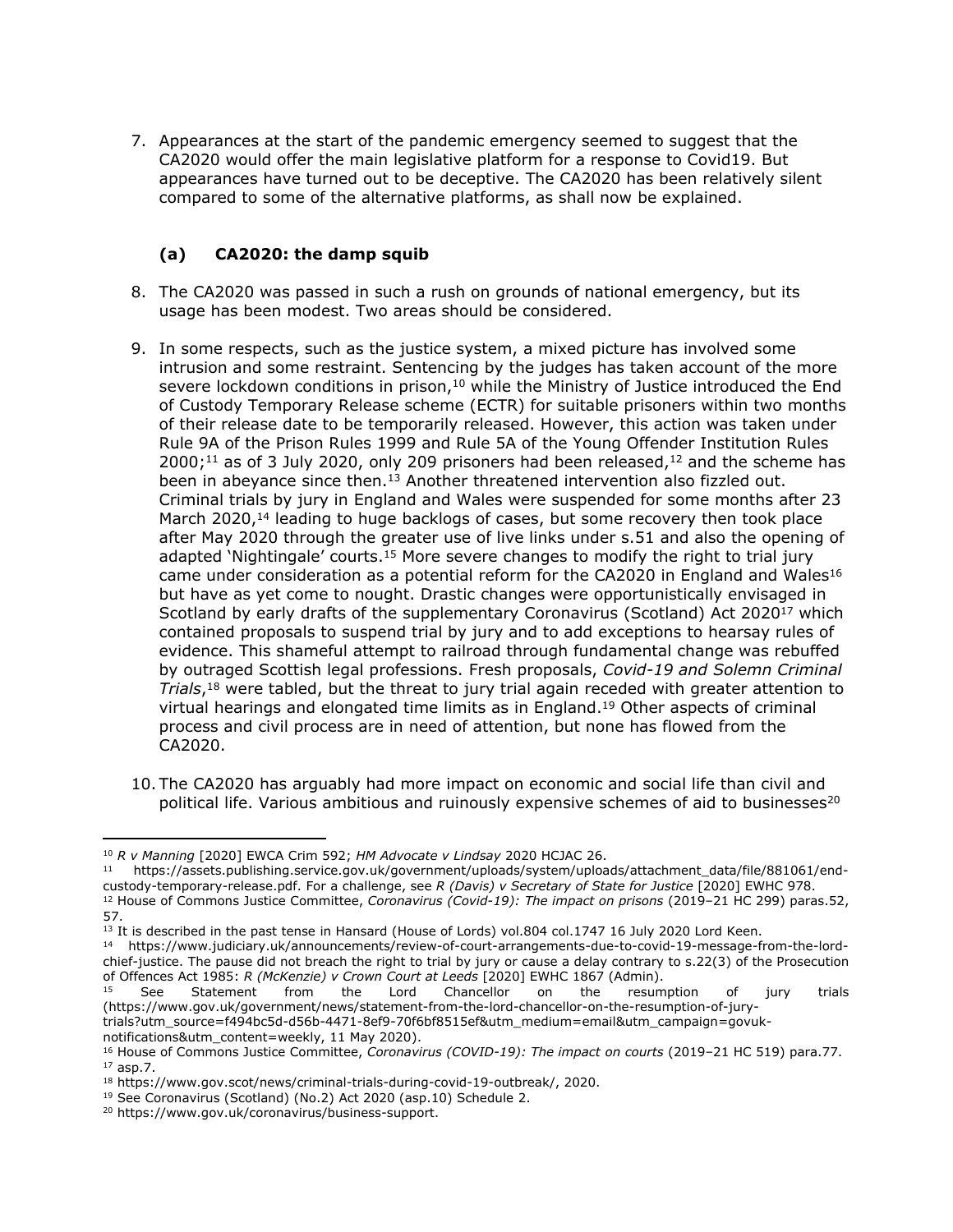and the furloughing of  $employees<sup>21</sup>$  have been concocted. In addition, restrictions on the treatment of tenants have also been applied to prevent evictions.<sup>22</sup>

### **(b) Public Health (Control of Disease) Act 1984 ('PHA1984'): the weapon of choice**

- 11.A funny thing happened to the CCA2020 immediately after Royal Assent on March 25. It was ambushed the next day by the PHA1984, Part 2A, as inserted by the Health and Social Care Act 2008 after the experience of SARS in 2003, which provides powers (under sections  $45C(1)$ ,  $(3)(c)$ ,  $(4)(d)$ ,  $45F(2)$  and  $45P$ ) to allow the executive authorities to issue regulations against infectious disease. Under these powers, the Health Protection (Coronavirus, Restrictions) (England) Regulations 2020,<sup>23</sup> were issued. Corresponding instruments were issued for Wales, $24$  Scotland, $25$  and Northern Ireland,<sup>26</sup> but with many inexplicable variations. These current regulations expand upon an earlier regulatory order issued in February 2020.<sup>27</sup>
- 12. The PHA1984 regulations impinge upon many activities of the general population and impose extraordinary restrictions on general liberty, often similar to those allowed in the CA2020. The aim through much of the period has been to enforce working from home where possible and to minimize social interactions. Therefore, the regulations include the enforced closure of some businesses and restrictions on others (regulations 4 and 5), often including entertainment venues. Most draconian of all the initial lockdown under regulation 6 stated that 'no person may leave the place where they are living without reasonable excuse' (which might include the need to obtain basic necessities and to travel to work where it is not reasonably possible to work at home). Under regulation 7, public gatherings of more than a specified (and variable over time and jurisdiction) number of people are forbidden. A person who contravenes these requirements commits an offence, punishable by a fine, and the police are given powers to disperse individuals or gatherings and to issue fixed penalty notices (regulations 8 to 10).
- 13. These key regulations, which have grown through hundreds of amendments, embody multiple problems: divergences between the CA2020 and the regulations; obscurities in the meaning of the regulations; confusing government and police guidance; and even arguments that some elements are *ultra vires*. Some technical corrections have since been made by the issuance of amending regulations,<sup>28</sup> but many problems remain.
- 14. The resort to the PHA1984, hot on the heels of the passage of far more compendious primary scheme of the CA2020 (which covers many of the same issues and more

<sup>26</sup> Health Protection (Coronavirus, Restrictions) Regulations (Northern Ireland) 2020, NISR 2020/55.

<sup>&</sup>lt;sup>21</sup> See HM Treasury, Coronavirus Job Retention Scheme and Job Retention Bonus (https://www.gov.uk/guidance/check-if-you-can-claim-the-job-retention-bonus-from-15-february-2021). The schemes relay on the CA2020, ss.71, 76.

<sup>22</sup> See Coronavirus Act 2020 (Residential Tenancies: Protection from Eviction) (Amendment) (England) Regulations 2020, SI 2020/914; Business Tenancies (Protection from Forfeiture: Relevant Period) (Coronavirus) (England) (No. 2) Regulations 2020, SI 2020/994.

<sup>23</sup> SI 2020/350.

<sup>&</sup>lt;sup>24</sup> Health Protection (Coronavirus Restrictions) (Wales) Regulations 2020, SI 2020/353 (W80).

<sup>25</sup> Health Protection (Coronavirus) (Restrictions) (Scotland) Regulations 2020, SSI 2020/103.

<sup>&</sup>lt;sup>27</sup> Health Protection (Coronavirus) Regulations 2020SI 2020/129.

<sup>&</sup>lt;sup>28</sup> See especially Health Protection (Coronavirus, Restrictions) (England) (Amendment) Regulations 2020, SI 2020/447.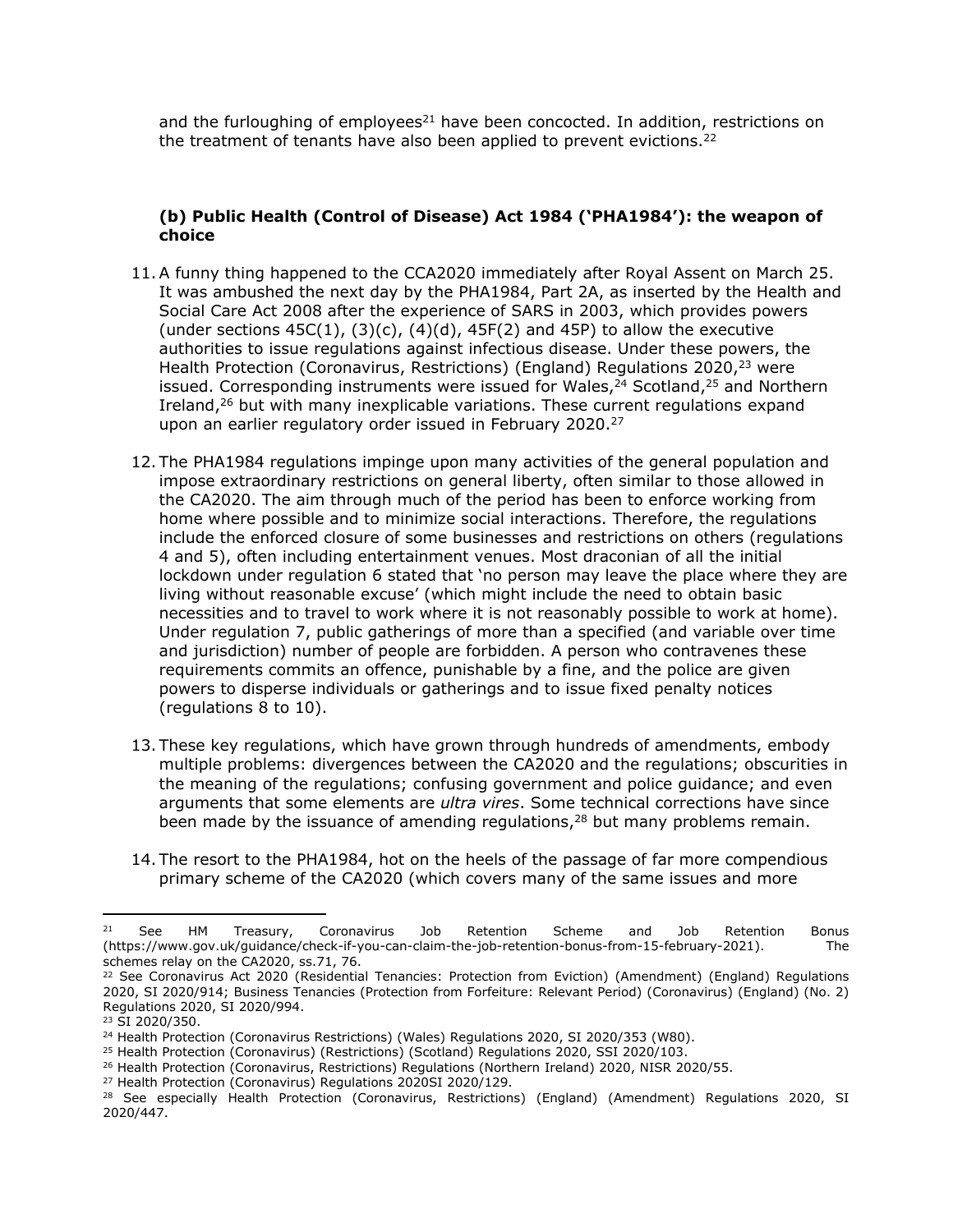besides), seems extraordinary. Part of the explanation may be familiarity. The PHA1984 had already been invoked against Covid-19 in early 2020 and had been considered in early threatened pandemics (as explained above), and so the need for decisive action could most comfortably be met by resort to that established pathway. However, familiarity may also breed constitutional contempt, and that contempt may be part of the explanation. The regulations could be, and were, made without any forewarning or public consultation under the emergency procedure set out in section 45R of the PHA1984 – without any draft having been laid and approved by Parliamentary resolution. As a backstop, the regulations will expire after six months (subject to reissuance).

## **(c) Civil Contingencies Act 2004 (CCA2004): right weapon, wrong time**

- 15. The CCA2004 consolidated and expanded legal duties and powers to ensure that public authorities prepare for, and respond to, a wide variety of risks as set out in the *National Risk Register* (pandemic influenza is top of the list).<sup>29</sup> While the CCA2004 was impelled by domestic and global crises, it was not enacted in haste but benefited from a prolonged consultation period led by a special parliamentary joint select committee.<sup>30</sup> The CCA2004 systematically furnishes executive bodies with duties to plan and cooperate (Part 1) and with all conceivable powers to respond to an 'emergency' (Part 2), subject to vital legal and parliamentary oversight to avert improper responses. The widest range of risks is addressed, including human and animal disease pandemics. Consequently, there already existed legislation designed to tackle the circumstances of Covid-19. Indeed, the Speaker's Counsel (Daniel Greenberg) is reported to have confirmed 'unequivocally that the powers under the Civil Contingencies Act … are absolutely appropriate for the current emergency'.<sup>31</sup> Yet, the government has resorted to alternative legislation. Why?
- 16. Part II of the CCA2004, 'Emergency Powers,' is most relevant. Section 19(1)(a) defines an 'emergency' as including 'an event or situation which threatens serious damage to human welfare in the United Kingdom or in a Part or region.' Calamities such as pandemic influenza were expressly considered during debates. That occurrence qualifies as threatening 'human welfare only if it involves, causes, or may cause' one or more of a series of outcomes under section 19(2). At least three of the items on the list that follows arise from Covid-19: 'loss of human life;' 'human illness or injury;' and 'disruption of services relating to health.' Several other threats to 'human welfare' are also relevant. In short, Covid-19 is a qualifying 'emergency.' This finding underscores the point that there was existing and largely sufficient legislation in place to address the Covid-19 crisis without resort to the CA2020.
- 17. Under section 20, 'emergency regulations' can be issued when the further conditions of section 21 are 'satisfied' in the mind of the executive officers, subject to a declaration of necessity, appropriateness, proportionality, and compliance with human rights. Section 21 reiterates that the issuance of regulations requires an emergency to be taking place, or to be about to occur, and that it is necessary 'to make provision for the purposes of preventing, controlling or mitigating an aspect or effect of the emergency.'
- 29

https://assets.publishing.service.gov.uk/government/uploads/system/uploads/attachment\_data/file/644968/UK\_Natio nal Risk Register 2017.pdf.

<sup>30</sup> See Joint Committee on the Draft Civil Contingencies Bill, *Draft Civil Contingencies Bill* (2002-03 HL 184/HC 1074).

<sup>31</sup> Hansard (House of Commons) vol.674 cols.118-119 23 March 2020 David Davis.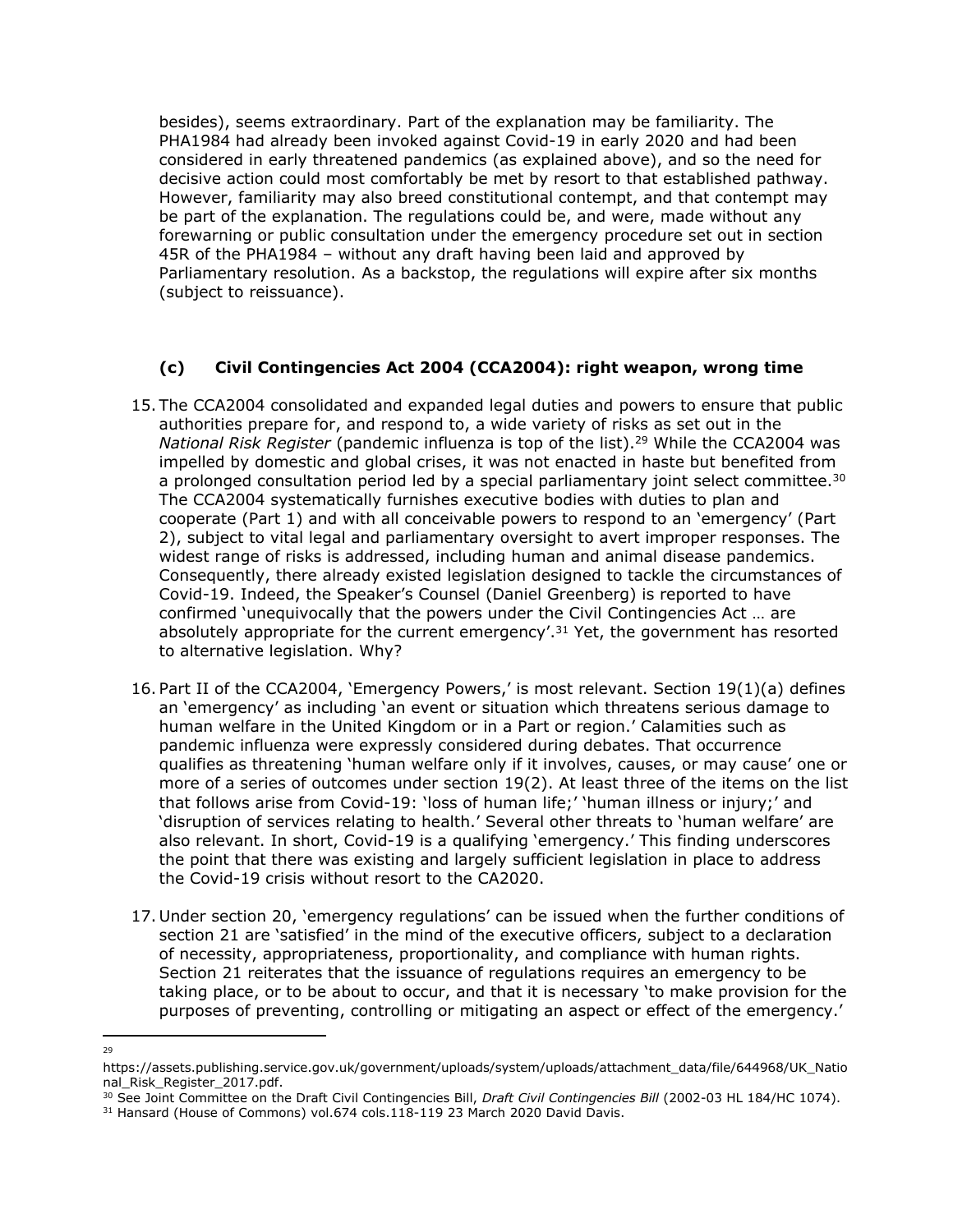Existing legislation must be unsuitable or considered potentially ineffective. Section 23 repeats the criteria of appropriateness and proportionality, adds the need for geographical limitation, and specifies other specific curtailments: no forced military service, no banning of industrial strikes, no new indictable offenses or changes to criminal procedures, and no amendments to the CCA2004 or to the Human Rights Act 1998. Overall, the government back in 2004 emphasized the notion of a 'triple lock' – that restraints will be imposed on emergency regulations by reference to seriousness, necessity, and geographical proportionality.<sup>32</sup> However, that notion is expressed without objectivity in any of the tests – the minister is allowed to use powers on the basis of bare 'satisfaction.'

- 18.Subject to these criteria and limits, section 22 provides that emergency regulations can 'make provision of any kind that could be made by Act of Parliament or by the exercise of the Royal Prerogative.' The listing of potential uses – which itself is not exhaustive – is sweeping. As a result, the potential coverage of the CCA2004 is far broader than other legislation and less susceptible to challenge than for the CA2020 or the PHA1984. The only possible obstacle to its operation in the circumstances of the Covid-19 emergency is that CCA2004 regulations are not permitted to 'alter procedure in relation to criminal proceedings' (section 23(4)(d)), whereas the CA2020 (section 53 and Schedule 23) allows live video links in court proceedings, including in criminal cases. But this obstacle to the use of the CCA2004 was never mentioned in the Parliamentary debates and surely could have been overcome by simple primary legislation. Aside from this drawback, neither the declaration of emergency under the CCA2004 nor the potential list of regulations necessarily demands the further politically distasteful issuance of a derogation notice under article 4 if the International Covenant on Civil or Political Rights or article 15 of the European Convention on Human Rights. That further step is not inevitable but depends on the impacts on human rights of invoked regulations. Unlike many other countries,<sup>33</sup> the U.K. government has asserted that its Covid-19 legislation to date is compatible with human rights.<sup>34</sup> That assessment will be considered later in this paper. Some commentators have advocated derogation as a way of marking out the legislation as special and temporary so that it does not become 'normalised'. However, the history of the usage of derogation in Northern Ireland shows that derogation itself can too easily become entrenched as a parallel system without evident expiry date; even if successfully challenged, the emergency contents will be quickly distilled into the 'normal' legal system.<sup>35</sup> So, better safeguards can be achieved by legislation which avoids the use of permissive derogations, works within boundaries which do not trigger derogation, and so sets careful limits to permissible boundaries of law even in an emergency. The CCA2004 and the Terrorism Act 2000 are fine exemplars of such an approach.
- 19. Where the CCA2004 excels compared to its Covid-19 legislative rivals is that it better avoids the disdain which they show for constitutionalism. By comparison, precautions in the CCA against excessive usage or a lingering life are far more extensive and effective. They include (section 26) that each emergency regulation remains in force for a maximum of 30 days (though a new regulation can then be issued). In debates on

01/0122/Memorandum%20to%20the%20Joint%20Committee%20on%20Human%20Rights%20- %20The%20Coronavirus%20Bill%202020.pdf, 2020).

<sup>32</sup> See Cabinet Office, *Draft Civil Contingencies Bill Consultation Document* (London, June 2003) para.19.

<sup>&</sup>lt;sup>33</sup> See Council of Europe, Notifications under Article 15 of the Convention in the context of the COVID-19 pandemic (https://www.coe.int/en/web/conventions/full-list/-/conventions/webContent/62111354).

<sup>34</sup> See *Memorandum to the Joint Committee on Human Rights: The Coronavirus Bill* 2020 (https://publications.parliament.uk/pa/bills/cbill/58-

<sup>35</sup> See Walker, C.P., *Terrorism and the Law* (Oxford University Press, Oxford, 2011) chap1.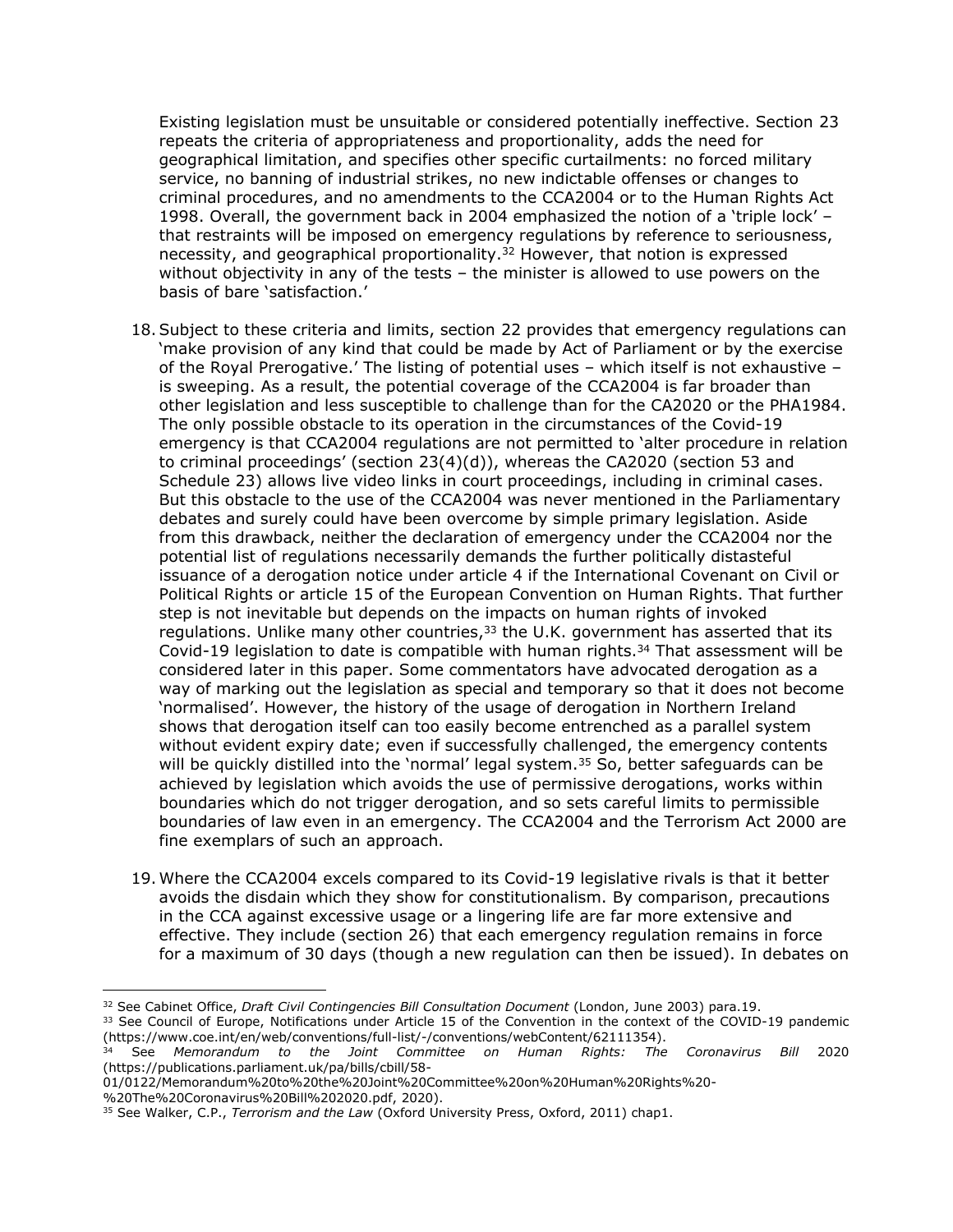the CA2020, the Government Minister dismissed that timeframe as too short, but it is short precisely to ensure sufficient public accountability.<sup>36</sup>

- 20.Regulations under the CCA2004 must be laid before Parliament 'as soon as is reasonably practicable' (section 27); if each House has not expressly approved a regulation within seven days of being laid, it falls, and Parliament can also later by resolution annul or amend a regulation. If Parliament is prorogued or the Commons or Lords adjourned when a regulation is issued and would be unable to consider it, the monarch or the relevant Speakers, respectively, must reconvene the sitting (section 28). A less powerful, but still notable, prerequisite is that the government must 'consult' with the devolved executives in Scotland, Wales, and Northern Ireland, unless obviated by pressing circumstances (section 29). Emergency regulations are to be treated as 'subordinate legislation' under the Human Rights Act 1998, even if 'they amend primary legislation' (section 30). Thus, a court can annul a regulation if found incompatible with the European Convention on Human Rights, thereby going beyond a mere declaration of incompatibility.<sup>37</sup> The present government's election *Manifesto 2019*<sup>38</sup> expressed some distaste for the Human Rights Act and, beyond that, the powers of judges by way of judicial review.<sup>39</sup> Perhaps another reason for avoiding the CCA2004 was to preclude more vigorous oversight via these mechanisms.
- 21.As well as Parliamentary oversight mechanisms, the CCA2004 provided for expert consultation regarding the setting up of tribunals. This measure was in section 25, but, as Part II has not been invoked, the trigger has never been pulled and even the potential for such independent deliberation has since abolished by the Public Bodies (Abolition of Administrative Justice and Tribunals Council) Order 2013.<sup>40</sup> More importantly, section 24 requires the appointment of 'Emergency Coordinators' for Northern Ireland, Scotland, and Wales, and 'Regional Nominated Coordinators' for each region of England. The principal purpose shall be to facilitate coordination of activities under the emergency regulations. They are subject to directions and guidance by ministers but in turn can override local authorities. In their absence (as has now occurred), the stage is open to political opportunism by devolved or local politicians and police chiefs and to a lack of audit over whether action is being evenly or adequately undertaken across the land. One might argue that the sometimes bitter battles with local mayors over the terms of lockdown (especially in Manchester in October 2020) might have taken place with lesser political exposure and drama if the more consistent and bureaucratic approach as provided for by the CCA2004 had applied.
- 22.Are there any provisions in the CCA2004 which have ruled out its use aside from the arguments of political (in)convenience? First, the Leader of the House (Jacob Rees-Mogg) was understood to have expressed the view that a known risk could not become an 'emergency':

'Unfortunately, the Civil Contingencies Act would not have worked in these circumstances, because the problem was known about early enough for it not to qualify as an emergency under the terms of that Act. The legal experts say that if we can introduce emergency legislation, we should do so rather than using

<sup>36</sup> Hansard (House of Commons) vol.674 col.132, 23 March 2020, Penny Mordaunt.

<sup>37</sup> See Human Rights Act 1998, ss.3 and 4.

<sup>38</sup> *Conservative and Unionist Party Manifesto 2019*, p.48.

See now Ministry of Justice, Independent review of administrative law (https://www.gov.uk/government/news/government-launches-independent-panel-to-look-at-judicial-review, 2020). <sup>40</sup> SI 2013/2042.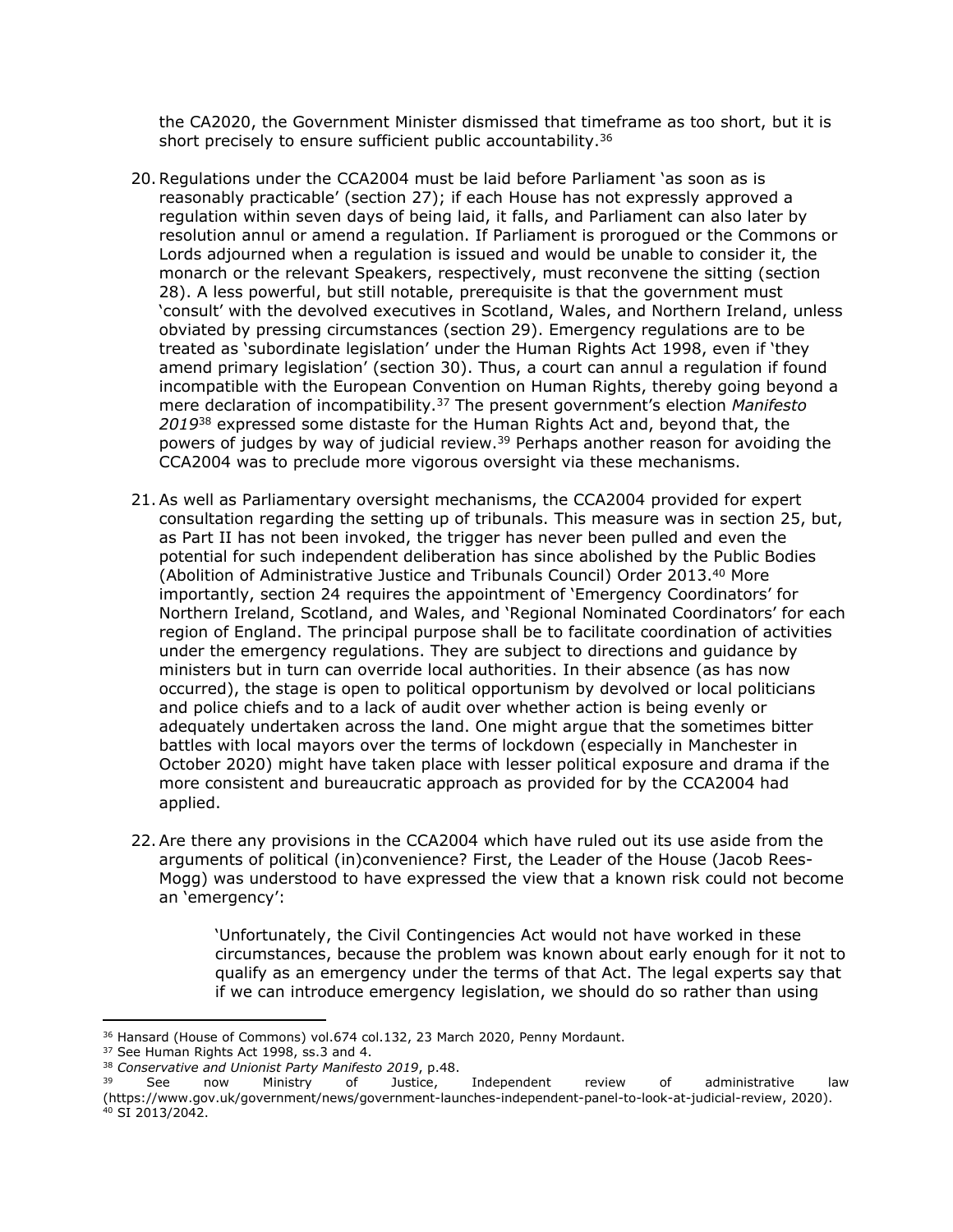the Civil Contingencies Act, because if we have time to introduce emergency legislation, we obviously knew about it long enough in advance for the Act not to apply. That is why that Act could not be used.'<sup>41</sup>

- 23. This assertion is wrong because there is no rule in the CCA2004 against foreseeability. The true question to ask is about suitability on the grounds set out in the Triple Lock.
- 24.A second attempt to confine the CCA2004 was attempted by Prime Minister Boris Johnson on 2 November 2020, when he argued that

'As for the legal basis, the Civil Contingencies Act has a strict test known as the triple lock that must be met before emergency regulations under the Act can be made. One of these tests is that there must not be existing powers elsewhere, and the Public Health Act 1984 offers clear powers to impose restrictions on public health grounds. That is why, despite his very useful suggestion, the Public Health Act is the more appropriate route.<sup>'42</sup>

- 25. In response, the CCA2004 does not have a binary 'Triple Lock' set of tests, and s.21(6) in particular asks whether other powers would be 'sufficiently effective' within the test of necessity. So, without wishing to deny the role of the 'Triple Lock' as a mechanism of presumptive restraint and preference for sectoral legislation, it should not be seen as producing predetermined outcomes which demand a shift to alternative legislation (such as the PHA1984). That legislation can cover some of the same ground but patently contains shortcomings which can be avoided or minimised through use of the CCA2004. The key gains for the CCA2004 remain: clear and comprehensive powers; uniformity of application; and enhanced restraints and accountability. No other legal source can match these attributes – certainly not the PHA1984
- 26. Overall, the CCA2004 represents a carefully debated and designed legislative exercise. Now that a true emergency has undoubtedly arisen, the government has shirked from the appropriate invocation of Part 2. This failure may relate to a lack of capacity or competence in the Cabinet Office. Arguably, these administrative and legislative failures may have been compounded by the political desire to avoid more stringent oversight and accountability by the resort to more malleable powers under the PHA1984 and the CA2020.

#### **CONSEQUENCES OF CHOICE OF THE LEGISLATIVE PLATFORM**

27. The criteria for choice between the CA2020, the PHA1984 and the CCA2004 can now be considered on a more thematic basis rather than a source basis.

#### **(a) Sectoral versus general emergency legislation**

28. The contention that constitutional safeguards have been neglected might be mitigated if the PHA1984 or CA2020 could be depicted as specialist 'sectoral' legislation rather than 'emergency' legislation. This line of argument was made by the New Zealand Law

<sup>41</sup> Hansard (House of Commons) vol.673 col.1188 19 March 2020.

<sup>42</sup> Hansard (House of Commons) vol.683 col.45 2 November 2020.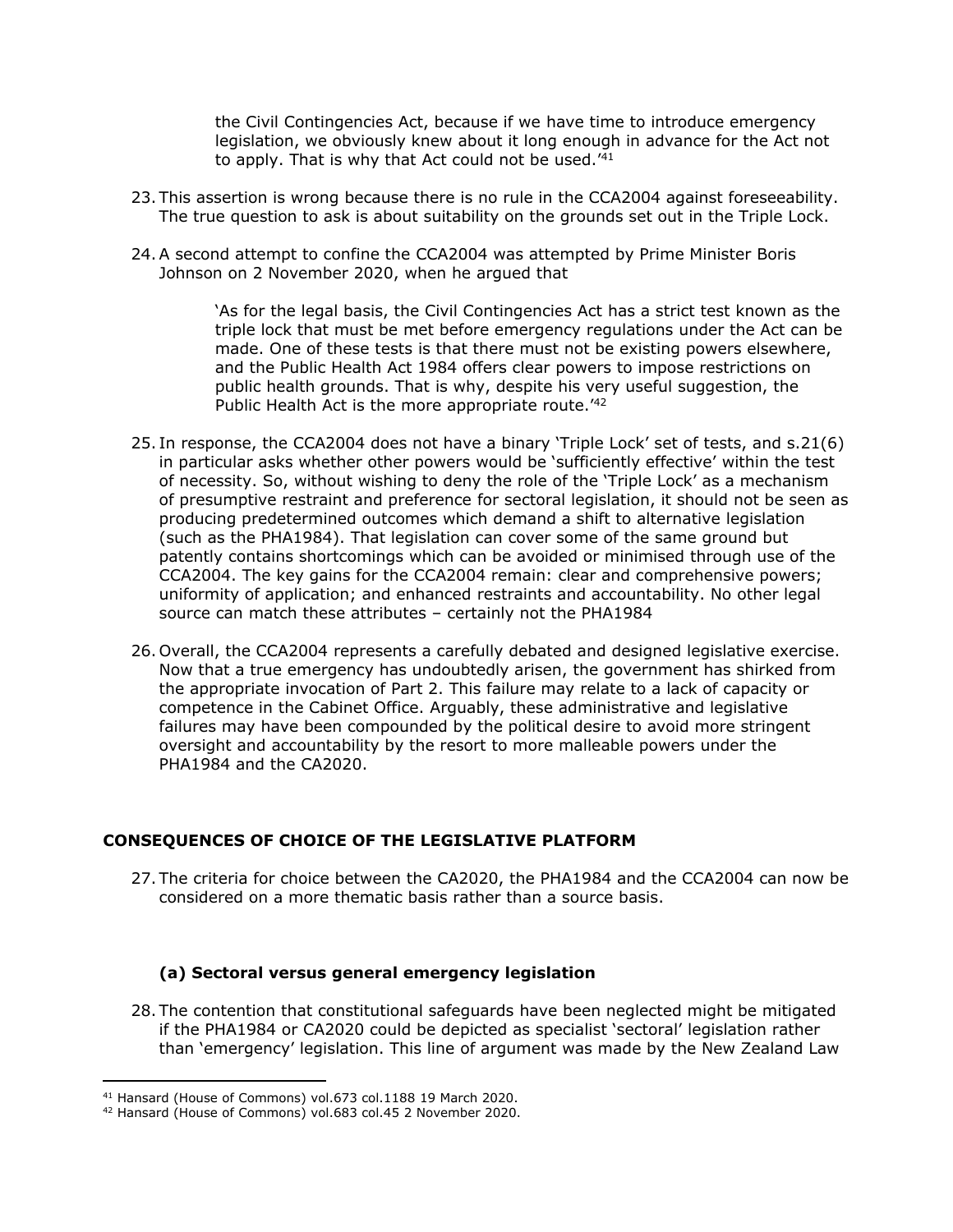Commission in its *First Report on Emergencies* of 1990 and *Final Report on Emergencies* in 1991.<sup>43</sup> The Commission recommended that emergency powers should, whenever possible, be conferred by 'sectoral legislation' – legislation deliberated upon and designed in advance of the emergency and tailored to the needs of each kind of emergency. If a 'sectoral' approach can be properly adopted, then the full majesty of the CCA2004 would not be required, and well-tailored public health legislation could instead apply. Indeed, more targeted legislation could meet more precisely the public health needs of society, not only in response to Covid-19 but with a view to whatever future viruses, contagions or diseases might emerge. However, the PHA1984 and the CA2020 cannot truly be categorized as 'sectoral' legislation, and certainly not welltailored sectoral legislation, because they lack at least four essential features.

- 29. First, sectoral legislation should be limited to a 'sector'. The advantage is that the relevant sector stakeholders and even the public can be engaged in the shaping and running of the legislation. There is no legal definition of a 'sector', but it is obvious that the CA2020 covers multiple sectors and embodies no mechanisms to engage with affected sectors.
- 30. The second feature of sectoral legislation is time to consider, debate, and consult. Following on from the last point, sectoral legislation can be properly considered in advance in debates and subsequently in implementation. It follows the usual public and Parliamentary timetable for debate (not a fast-track) and can utilise the usual structures for implementation (consultative/advisory bodies; and draft proposals). For its part, the coronavirus Bill and regulations have afforded almost no time to consider, debate, and consult.
- 31. The third feature of sectoral legislation might be depicted as 'WYSIWYG': 'What you get is what you see'. The details of what is to be achieved in law are set out largely on the face of the sectoral legislation, and do not await implementation by regulations which are even less amenable to scrutiny. In this aspect, the CA2020 sets out ample details in its hundreds of pages but still embodies some very broad regulation-making powers. Much modern legislation contains broad regulation-making powers, but the collection here is not confined to one sector, and some expansive powers affect the general public rather than one sector.
- 32. The fourth feature which sectoral legislation should reflect is oversight. Post-legislative oversight in the context of a given sector is likely to be superior to omnibus legislation. Here, the PHA1984 and CA2020 fail since they have weak mechanisms.

#### **(b) Levels of oversight and accountability**

33. Through discarding the CCA2004 Act, the government has downplayed some important safeguards. The precautions in the CA2020 and PHA are much weaker than those set for the CCA2004 Act. The results are reflected in poor quality legislation, confusion between guidance and law; lack of consultation and debate, and absent criteria for making assessments.

<sup>43</sup> New Zealand Law Commission, *Report No. 12, First Report on Emergencies* (Wellington, 1990) p.11. See also Report No. 22, *Final Report on Emergencies*, (Wellington, 1991).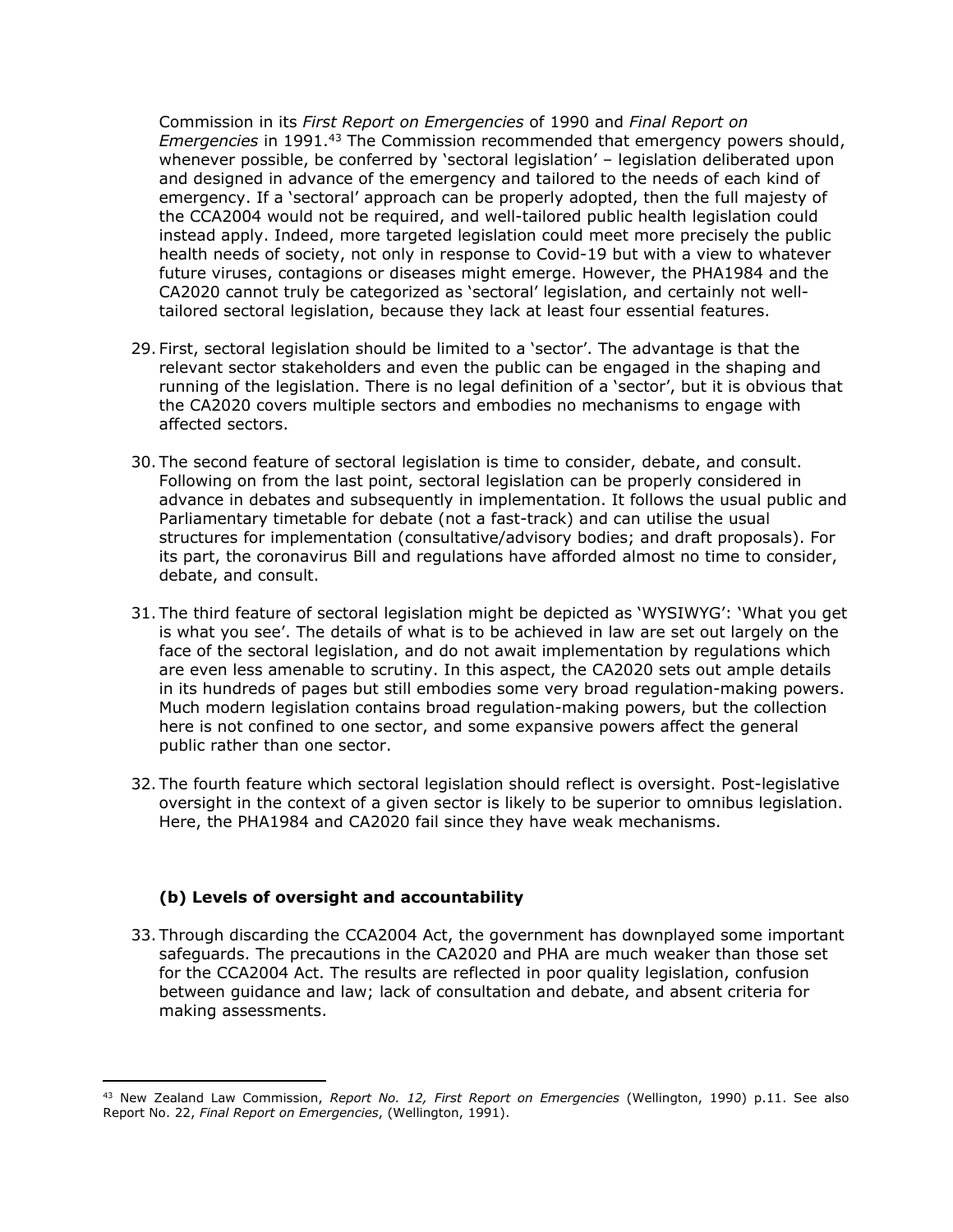- 34. Though the House of Commons Committee on Procedure has considered various issues around adapting to the pandemic, especially remote participation by Members,<sup>44</sup> it took several months after March 2020 for numbers to return to the Commons Chamber and for the select committee to get to grips with the emergency. Certainly, the level of Parliamentary attendance at the time of passage of the CA2020 and in the early months of the pandemic was abysmal, $45$  so that levels for a quorum might also be considered. The House of Lords has established in May 2020 the Covid-19 Committee to consider the long-term implications of the Covid-19 pandemic on the economic and social wellbeing of the United Kingdom in a way which can cut across the departmental-based structure of the House of Commons.<sup>46</sup> However, Parliament has also not seen fit to insist upon other independent oversight, unlike the Independent Reviewer of Terrorism Legislation in that equally troublesome legislative field of recurrent crisis.
- 35. The performance of Parliament on scrutinising the detail of the Covid-19 secondary legislation also leaves much to be desired. As at the 16 November 2020, 294 pandemic-related regulations have been made.<sup>47</sup> Most regulations are made under the PHA1984, Part 2A, under the negative procedure; just 17 fall under the CA2020. Consultation exercises with the general public about regulatory designs have been virtually non-existent. A challenge on these grounds to the Adoption and Children (Coronavirus) Amendment Regulations 2020, which amended protection systems around timescales, contacts and visits in social care, failed in *R (Article 39) v Secretary of State for Education.*<sup>48</sup> Eventually, at the time of the six month renewal debate, the Speaker, Lindsey Hoyle, made clear his dissatisfaction about the 'totally unsatisfactory' level of scrutiny and the 'total disregard for the House'.<sup>49</sup> In response, the Secretary of State for Health and Social Care promised, with evident loopholes, that, '…for significant national measures with effect in the whole of England or UK-wide, we will consult Parliament; wherever possible, we will hold votes before such regulations come into force.'<sup>50</sup>
- 36. Next, institutional formations have emerged during the pandemic, but with virtually no debate in Parliament and no legal basis. Two prominent examples include, first, the groups of expert scientists appointed to advise the government who form a committee (and various expert groups) Scientific Advisory Group for Emergencies (SAGE) which feeds into the Cabinet Office emergency planning structures.<sup>51</sup> Criticisms have related to the selection of members and also other attendees, transparency (which has improved over time through the disclosure of members and minutes) and the nature of subsequent relationships between collective scientific advice and ministerial decisions.<sup>52</sup>

<sup>44</sup> See *Procedure under coronavirus restrictions: proposals for remote participation* (2019-21 HC 300); *Procedure under coronavirus restrictions: remote voting in divisions* (2019-21 HC 335); *Procedure under coronavirus restrictions: the Government's proposal to discontinue remote participation* (2019-21 HC 392); *Government Responses* (2019-21 HC 565).

<sup>45</sup> See House of Commons Commission, Decision of 16 April 2020 (https://old.parliament.uk/business/committees/committees-a-z/other-committees/house-of-commonscommission/news-parliament-2019-21/decisions-16-april-20201/); Hansard (House of Commons) vol.675 col.2 21 April 2020.

<sup>46</sup> https://committees.parliament.uk/committee/460/covid19-committee/.

<sup>47</sup> See Hansard Society, Coronavirus Statutory Instruments Dashboard (https://www.hansardsociety.org.uk/publications/data/coronavirus-statutory-instruments-dashboard). <sup>48</sup> [2020] EWHC 2184 (Admin) [88].

<sup>49</sup> Hansard (House of Commons) vol.681 col.331 30 September 2020.

<sup>50</sup> Hansard (House of Commons) vol.681 cols.388-389 30 September 2020, Matt Hancock.

<sup>51</sup> https://www.gov.uk/government/organisations/scientific-advisory-group-for-emergencies. See Cabinet Office, *Enhanced SAGE Guidance: A Strategic Framework for the Scientific Advisory Group for Emergencies (SAGE)* (Cabinet Office, 2012).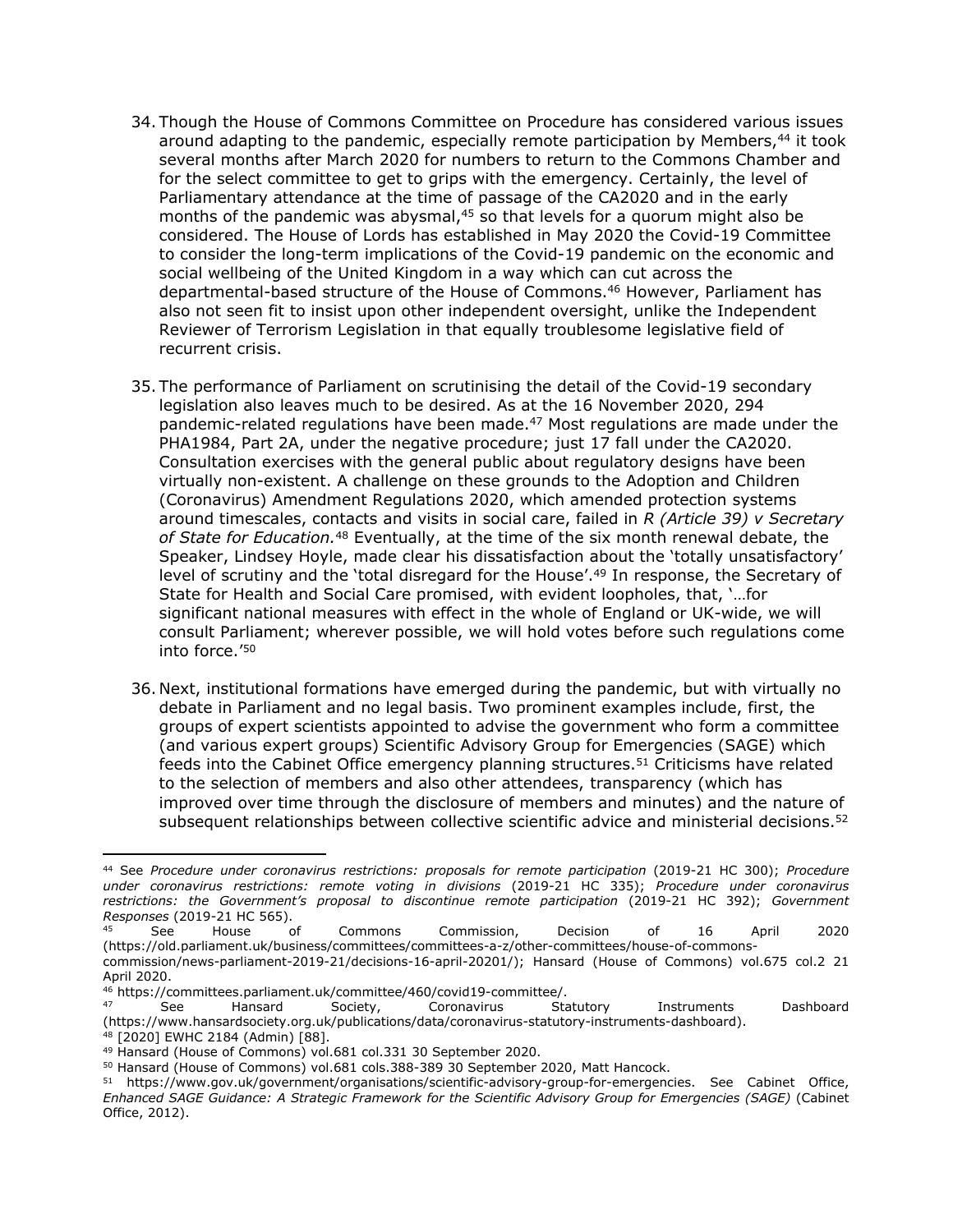The other important emergent structure has been the Joint Biosecurity Centre which was announced in May 2000 to provide a threat assessment.<sup>53</sup> The idea was derived from the Joint Terrorism Assessment Centre which sets alert levels in regard to terrorism and is said to draw advantages from being multi-disciplinary and independent. Whether the new centre attains similar advantages and can produce unassailable advice free from political influences is as yet impossible to gauge. By contrast, some institutions under the CCA2004 have been put into operation and operate under clear rules. Thus, the Local Resilience Forums have come into force, and there are Strategic Coordinating Groups and Tactical Coordination Groups.<sup>54</sup> However, without prime reliance on the CCA2004, there arise overlapping responsibilities and powers, with other structures under other legislation (such as local mayors). Furthermore, some of the expected planning and state of readiness within the Cabinet Office, on which the CCA2004 vitally depends, has been far from evident or satisfactory.<sup>55</sup>

37. The periodic reviews of the legislation have also been perfunctory. On 28 April 2020, it was announced as a written statement that only minor amendments were needed to the PHA1984 regulations; no debate was held.<sup>56</sup> Renewal of the CA2020 involved a 90 minute debate.<sup>57</sup> The documentation accompanying Scottish reviews (which are required every two months under section 15 of the Scottish Act rather than every six months) has been much better,<sup>58</sup> but not the level of debates.

## **(c) Effectiveness**

- 38. As suggested by the Hansard Society,<sup>59</sup> problems with an inadequate legislative superstructure include: rapid amendment, repeat amendment and revocation arising from poor quality of drafting and misconceptions, technical errors, and omissions. Unclear powers are also more susceptible to challenge.
- 39. One illustration may be the powers relating to lockdowns involving restraints, including criminal offences for breach, on physical movement outside one's place of abode as a whole population imposition under the PHA1984 regulations rather than one just applying to those who are infected or suspected to be infected. The extent of these legal powers, and their variance from accompanying guidance, $60$  has caused confusion, the vacating of convictions, and the need to revise and reissue regulations. $61$  Thus,

<sup>52</sup> See House of Commons Science and Technology, *Committee Scientific advice and evidence in emergencies* (2010– 11 HC 498); Cabinet Office, *Enhanced SAGE Guidance* (2012); Weinberg, N. and Pagliari, C., Covid-19 reveals the need to review the transparency and independence of scientific advice (U.K. Const. L. Blog (15th June 2020). <sup>53</sup> Hansard (House of Commons) vol.676 col.24 11 May 2020 Boris Johnson

<sup>54</sup> See Local Government Association, Emergency Response Structures During the COVID-19 Pandemic (2020).

<sup>55</sup> See House of Commons Public Accounts Committee, *Whole of Government Response to COVID-19* (2019–21 HC 404).

<sup>56</sup> See Health Protection (Coronavirus, Restrictions) (England) Regulations (Amendments)

<sup>2020:</sup> Written statement - HCWS206.

<sup>57</sup> Hansard (House of Commons) vol.681 col.388 30 September 2020.

<sup>58</sup> Scottish Government, *The Coronavirus Acts: Two Monthly Report to Scottish Parliament* (SG/2020/92), *Coronavirus Acts, Second Report to Parliament* (SG/2020/130).

<sup>59</sup> See Hansard Society, Coronavirus Statutory Instruments Dashboard (https://www.hansardsociety.org.uk/publications/data/coronavirus-statutory-instruments-dashboard).

<sup>60</sup> See House of Commons Home Affairs Committee, *Home Office Preparedness for COVID-19 (Coronavirus): Policing* (2019-21 HC 232) para.7.

<sup>61</sup> See the case of Marie Dinou: Brown, J., *Coronavirus: the lockdown laws* (House of Commons Library Briefing Paper 8875, 2020) p.8.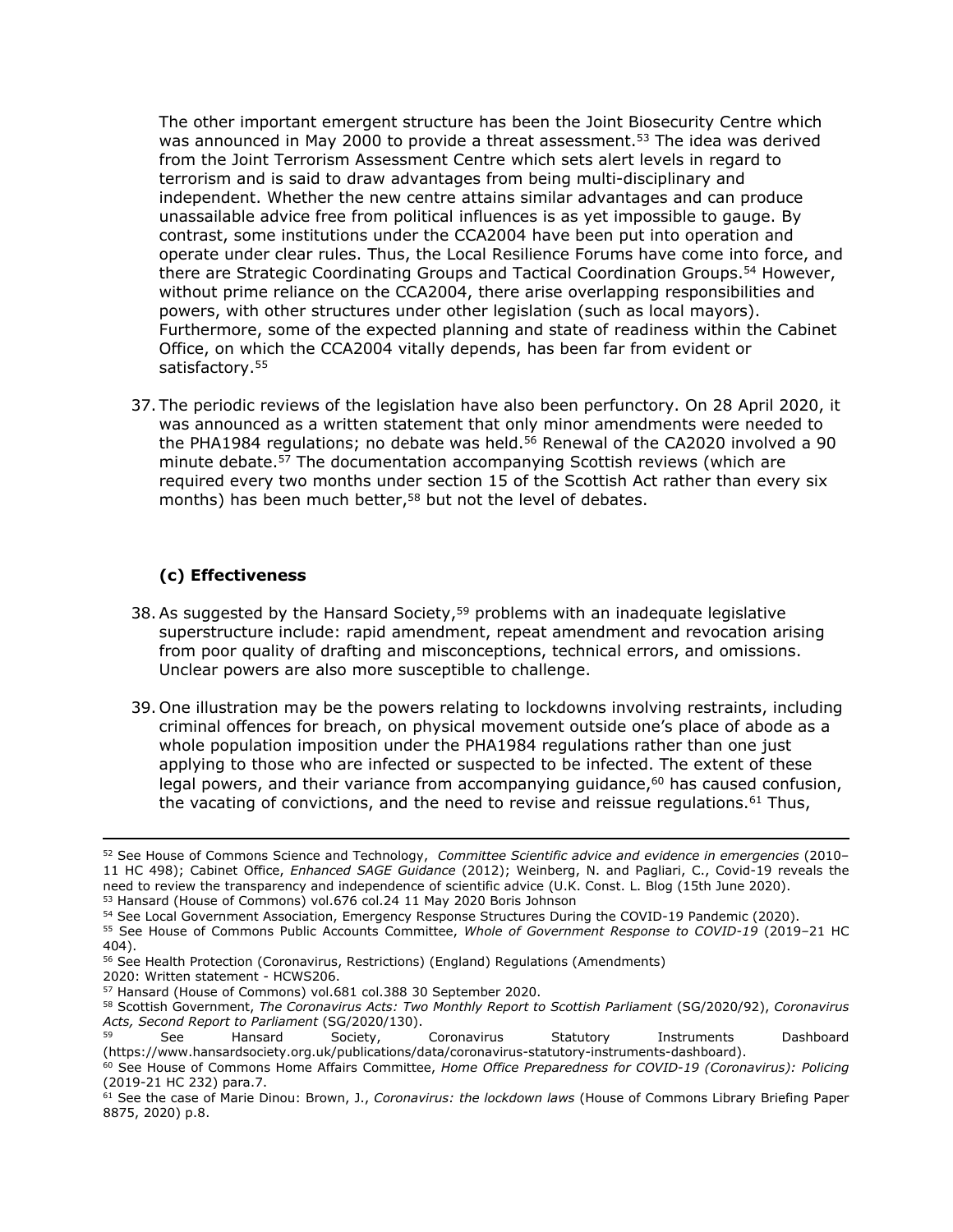according to the CPS in May 2020, 'All 44 cases under the Act were found to have been incorrectly charged because there was no evidence they covered potentially infectious people, which is what this law is intended for.<sup>162</sup> Resulting problems for the police have been mitigated by the sensible compliance of the public and the calming down of police approaches. The latter, as represented by the College of Policing, have sensibly engaged in a policy of the relegation of coercion to the last step, as summed up in the mantra, 'Engage, Explain, Encourage, Enforce'.<sup>63</sup>

40. Unity and consistency of purpose in dealing with a universal pandemic is surely, at least in principle, likely to tackled better by national legislation which avoids or at least minimised jurisdictional confusion. The rules as to multiple tiers of restraint and the catalogue of measures within them vary for reasons which have nothing to do with Scottish, Welsh or Irish mutations in the virus or even distinct legal systems but are attributable to variant policy choices. It follows that many convictions under the PHA1984 in the first months had to be set aside: 'Errors usually involved Welsh regulations being applied in England or vice versa.'<sup>64</sup> Even the House of Commons Scottish Affairs Committee has expressed concern about divergence from one jurisdiction to the next when dealing with exactly the same problems and wonders how Scottish representatives might fit alongside institutions such as the Cabinet Office structures such as the Cabinet Office Briefing Rooms (COBR) and the Joint Biosecurity Centre.<sup>65</sup>

### **(d) Protecting individual rights**

- 41. Emergencies have the tendency to injure rights protections, but at least the CCA2004 foresaw the danger and put in place explicit and effective limits. By contrast the CA2020 pays no special heed to the protection of rights and its impact, often confused and without warning, such as on the rights to run businesses and to travel abroad, 66 have stirred much opposition. As already described, based mainly on powers in the PHA1984 Part 2A, which lacks the elaborate constraints in the CCA2004, a variety of intrusions into individual rights have been imposed. Those relating to the justice system have already been considered. Some further rights will here be considered.
- 42. First and foremost, lockdown measures that made it an offence to leave residences without 'reasonable excuse'.<sup>67</sup> According to Article 5 ECHR no-one can be deprived of liberty, though preventing the spread of infectious disease is a specified exception.<sup>68</sup> The Article 8 privacy and family rights are also affected in numerous ways, such as by prohibiting individuals from different households from physically meeting.<sup>69</sup> The lockdown has also entailed closing buildings for religious worship, $70$  impacting upon the

<sup>62</sup> CPS announces review findings for first 200 cases under coronavirus laws (https://www.cps.gov.uk/cps/news/cpsannounces-review-findings-first-200-cases-undercoronaviruslaws, 2020).

<sup>63</sup> College of Policing, *COVID-19-Policing Brief in response to Health Protection Regulations* (https://www.college.police.uk/What-we-do/Support/Health-safety/Documents/Coronavirus-Act-2020-030420 public.pdf, 2020).

<sup>64</sup> https://www.cps.gov.uk/cps/news/cps-announces-review-findings-first-200-cases-undercoronaviruslaws, 2020).

<sup>65</sup> *Coronavirus and Scotland: Interim Report on Intergovernmental Working* (2019-21 HC 314).

<sup>66</sup> See Health Protection (Coronavirus, International Travel) (England) Regulations 2020, SI 2020/568.

<sup>67</sup> Health Protection (Coronavirus, Restrictions) (England) Regulations 2020, SI 2020/350, r.2(4)(a), 6

<sup>68</sup> Art 5(1)(e). See: *Enhorn v Sweden* App. no. 56529/00 , [2005] 19 BHRC 222 [43]

<sup>&</sup>lt;sup>69</sup> Health Protection (Coronavirus, Restrictions) (England) Regulations 2020, SI 2020/350, r.7.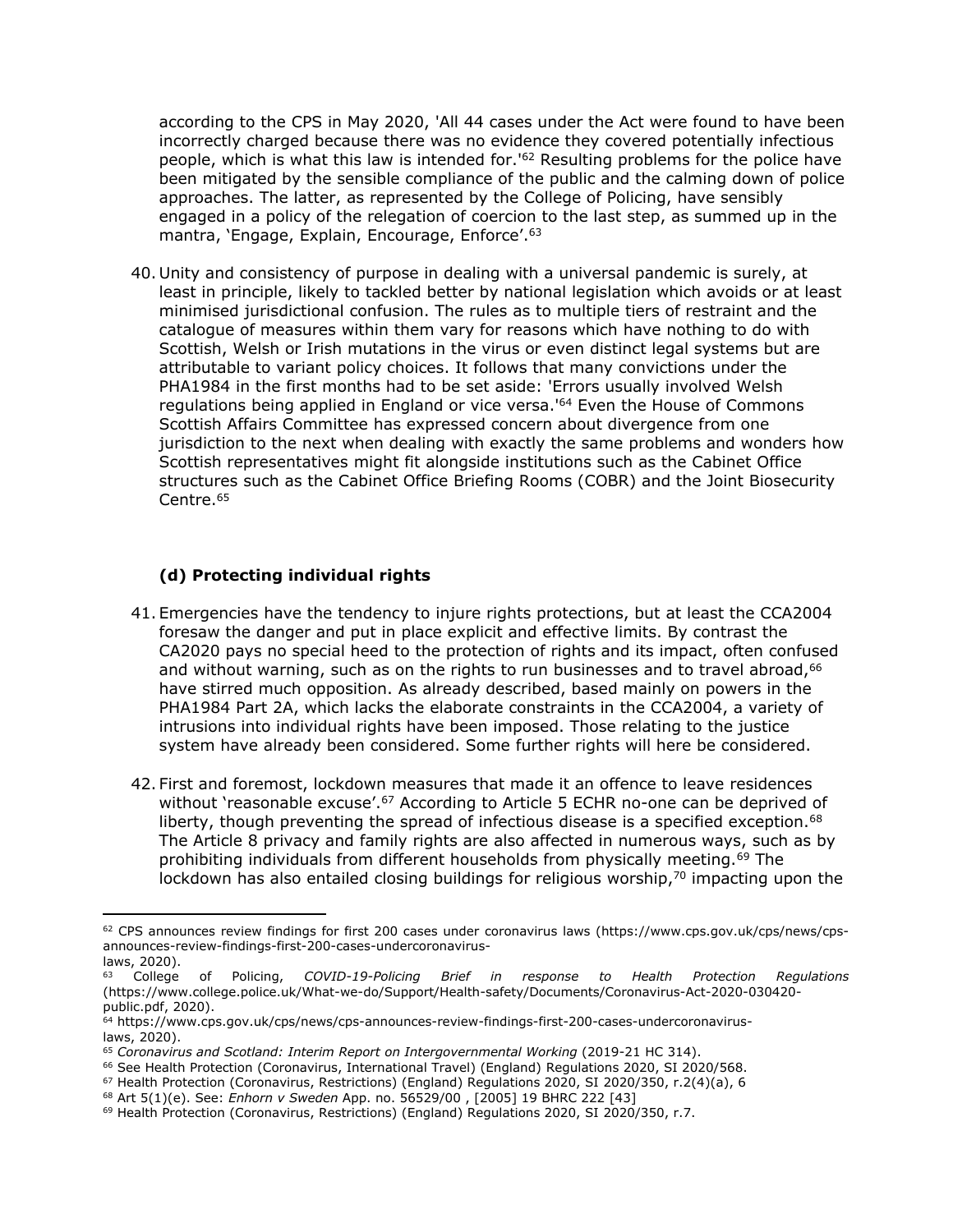right to freedom of religion covered by Article 9. The Article 11 right to peaceful assembly and association has also been restricted by lockdown measures that prohibit gatherings of more than two people<sup>71</sup> and provide police with enforcement powers to break up prohibited gatherings and issue fines.<sup>72</sup> Articles 5, 8, 9 and 11 violations have been argued (albeit unsuccessfully) in the domestic legal challenges to date, along with the Protocol 1 rights to property and education, which have been impacted by business restrictions<sup>73</sup> and school closures respectively.

- 43.Second, the need to protect human life has been frequently cited by the government when justifying its lockdown measures. Yet the state has a positive obligation to uphold Article 2.<sup>74</sup> In the health context, in *Asiye Genç v Turkey*, <sup>75</sup> a prematurely born baby died in an ambulance, a few hours after birth, following the baby's transfer between hospitals without being admitted for treatment. The Court held that there had been a violation of Article 2. The Turkish State had not sufficiently ensured the proper organisation and functioning of the public hospital service, or its health protection system. Again, in *Aydoğdu v. Turkey*, <sup>76</sup> a baby had been the victim of a lack of coordination between health-care professionals, coupled with structural deficiencies in the hospital system, and so she had been denied access to appropriate emergency treatment, in breach of her right to protection of her life. With Covid-19, attention now turns to, for example, the shortages in personal protective equipment for key NHS and care home workers<sup>77</sup> and the absence of safeguarding procedures governing the transfer of patients from hospitals to care homes.<sup>78</sup> Finally, the Article 14 right against discrimination could arise from the same areas of inadequate practices and systems because of the differential impact of Covid-19 responses upon certain groups, particularly BAME and disabled people.
- 44.As this brief account demonstrates, such is the range of fundamental rights affected by the UK's lockdown, that it is perhaps simpler to catalogue *un*affected rights. The imperative to ensure high-quality policy and decision-making, even in such challenging circumstances, is surely vital. In terms of required responses, attention should be paid to the performance of Parliament and the courts.
- 45.As for Parliament, a critical assessment has already been given in this paper. One would suppose that factors such as democratic legitimacy play into the hands of an assertive Parliament. Yet, for most of the time since March 2020, the performance of Parliament has been sorely wanting. There is, however, an important postscript in the field of human rights since the Joint Committee on Human Rights has released in November 2020 an important report, *The Government's Response to Covid-19: Human Rights Responses*. <sup>79</sup> Many of the issues covered in this paper are rehearsed, including the areas of criminal law, the right to protest, the protection of patients and persons in care (where an oversight office and inquiry are required), $80$  and privacy in tracing

<sup>70</sup> Health Protection (Coronavirus, Restrictions) (England) Regulations 2020 SI 2020/350, rr.5, 6(1), 7.

<sup>71</sup> Health Protection (Coronavirus, Restrictions) (England) Regulations 2020 SI 2020/350, r.7.

<sup>72</sup> Health Protection (Coronavirus, Restrictions) (England) Regulations 2020 SI 2020/350, rr.7, 8, 10.

<sup>73</sup> Health Protection (Coronavirus, Restrictions) (England) Regulations 2020, SI 2020/350, rr.4, 5, 9.

<sup>74</sup> *Osman v United Kingdom,* App. no.23452/94 (1998) 29 EHRR 245 [115]-[116].

<sup>75</sup> App. no.24109/07, 27 January 2015.

<sup>76</sup> App. no.40448/06, 30 August 2016.

<sup>77</sup> House of Commons Public Accounts Committee, *NHS Capital Expenditure & Financial Management* (2019-21 HC 344).

<sup>78</sup> See National Audit Office, *Readying the NHS and Adult Social Care in England for Covid-19* (2019-2021 HC 367) paras.3.19-3.20.

<sup>79</sup> (2019-21 HC 265/HL 125).

<sup>80</sup> (2019-21 HC 265/HL 125) paras.203-216.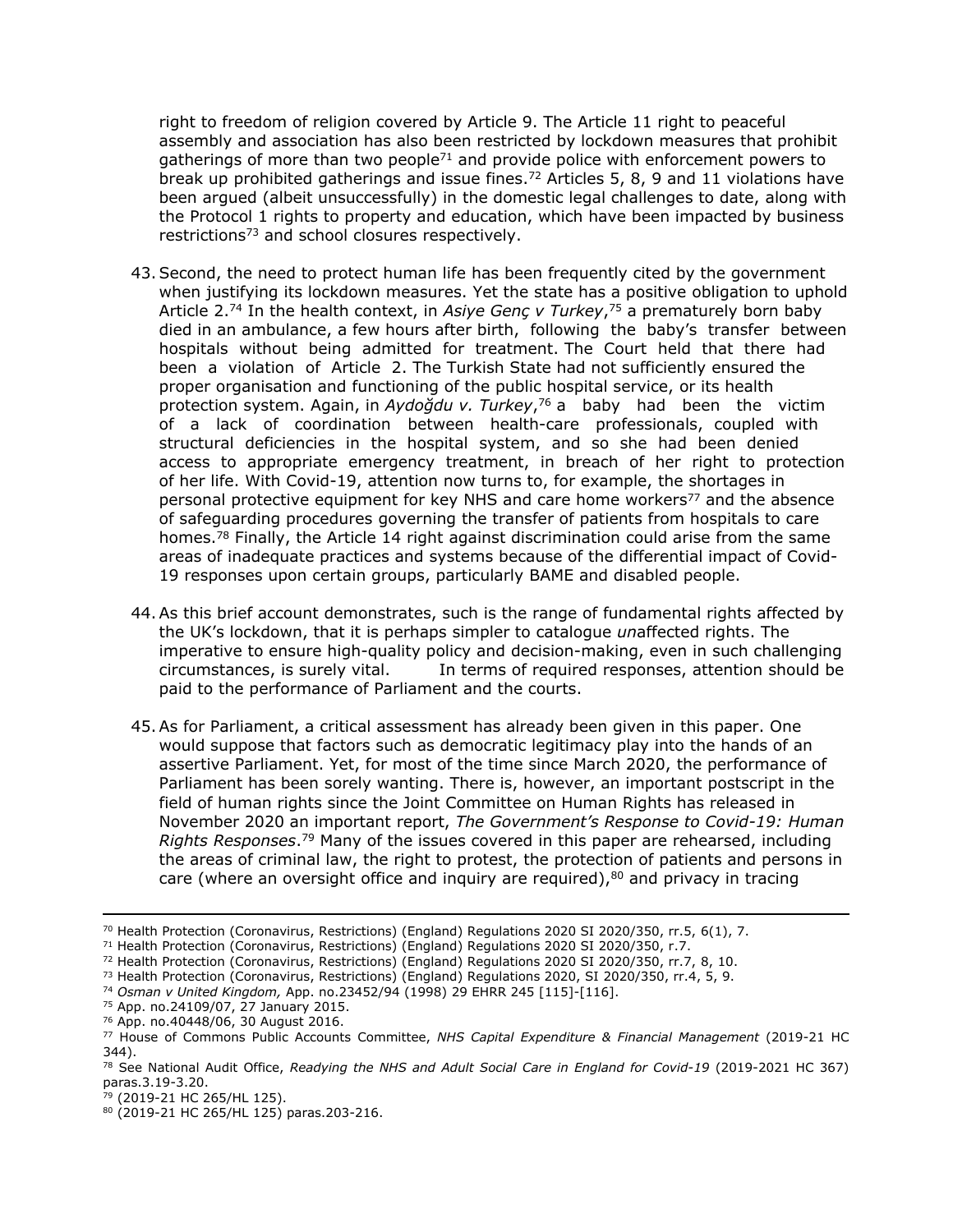systems. Overall, the Committee bemoans the decision not to invest greater reliance on the CCA2004 which has better safeguards for rights.<sup>81</sup>

- 46.As for the courts, the protection of most affected rights is not set at an absolutist level, and so account must be taken of the variable intensity of the standard of proportionality<sup>82</sup> and the margin of appreciation which the ECtHR affords to national authorities.<sup>83</sup> Democratic legitimacy is also commonly used by reviewing judges as a reason to afford greater latitude to executives, especially where measures entail complex or sensitive political judgments.<sup>84</sup> The polycentricity of the problem can be a warning signal against judicial intervention, $85$  perhaps more so nowadays than the political interest in the topic.<sup>86</sup> Another crucial factor determining the intensity of judicial scrutiny is expertise. $87$  Epistemic deference covers both the underlying scientific or similar evidence used by government and, crucially, how government chooses to use such evidence to inform policy.
- 47.Attention will now be given to two key UK cases in which Covid-19 and human rights have been considered: *R (Hussein) v Secretary of State for Health & Social Care*, <sup>88</sup> and *R (Dolan & others) v Secretary of State for Health & Social Care.*<sup>89</sup>
- 48. Democratic legitimacy was referred to in *Dolan*, an application for judicial review of the lockdown measures on grounds including their alleged violation of a range of human rights including Article 5 (liberty), Article 8 (private life), Article 9 (religion), Article 11 (assembly), Article 1of Protocol 1 (property) and Article 1of Protocol 1 (education). At first instance, Lewis J claimed that the appropriateness of the lockdown measures was a political issue suitable for public debate but not judges:

'The court is not responsible for determining how best to respond to the risks to public health posed by the emergence of a novel coronavirus. Those decisions, and those choices, are ones that Parliament has entrusted to ministers and other public bodies.'<sup>90</sup>

49.Lewis J also alluded to polycentricity. The exceptional circumstances of Covid-19 were viewed as a factor complicating the public health aims of the lockdown Regulations, arguably making them more unsuitable for judicial determination: 'Against that background, it is simply unarguable that the decision [to impose restrictions via the Regulations] ... was in any way disproportionate to the aim of combatting the threat to public health posed'.<sup>91</sup> Yet this categorical claim should be treated with circumspection, not least because it problematically suggests that proportionality review is potentially rendered weakest when the human rights stakes are highest, as in the coronavirus situation. Non-justiciability has rightly been a declining argument over the past

<sup>81</sup> (2019-21 HC 265/HL 125) para.222.

<sup>82</sup> See: R (Daly) v Secretary of State for the Home Department [2001] UKHL 26; Bank Mellat v HM Treasury (No 2) [2013] UKSC 39.

<sup>83</sup> *Handyside v United Kingdom* App. no.5493/72, (1979) 1 EHRR 737, [48]-[49].

<sup>84</sup> *Secretary of State for the Home Department v Rehman* [2001] UKHL 47; *R (Gentle) v Prime Minister* [2008] UKHL 20. See: Moosavian, R., 'Judges & High Prerogative: The Enduring Influence of Expertise and Legal Purity' [2012] *Public Law* 724.

<sup>85</sup> *R (Mott) v Environment Agency* [2016] EWCA Civ 564.

<sup>86</sup> *Miller v Prime Minister* [2019] UKSC 41, [39].

<sup>87</sup> *R (Huang) v Home Secretary* [2007] UKHL 11, [16].

<sup>88</sup> [2020] EWHC 1392.

<sup>89</sup> [2020] EWHC 1786.

<sup>90</sup> *R (Dolan & others) v Secretary of State for Health & Social Care* [2020] EWHC 1786, [7], [5].

<sup>91</sup> *R (Dolan & others) v Secretary of State for Health & Social Care* [2020] EWHC 1786, [61].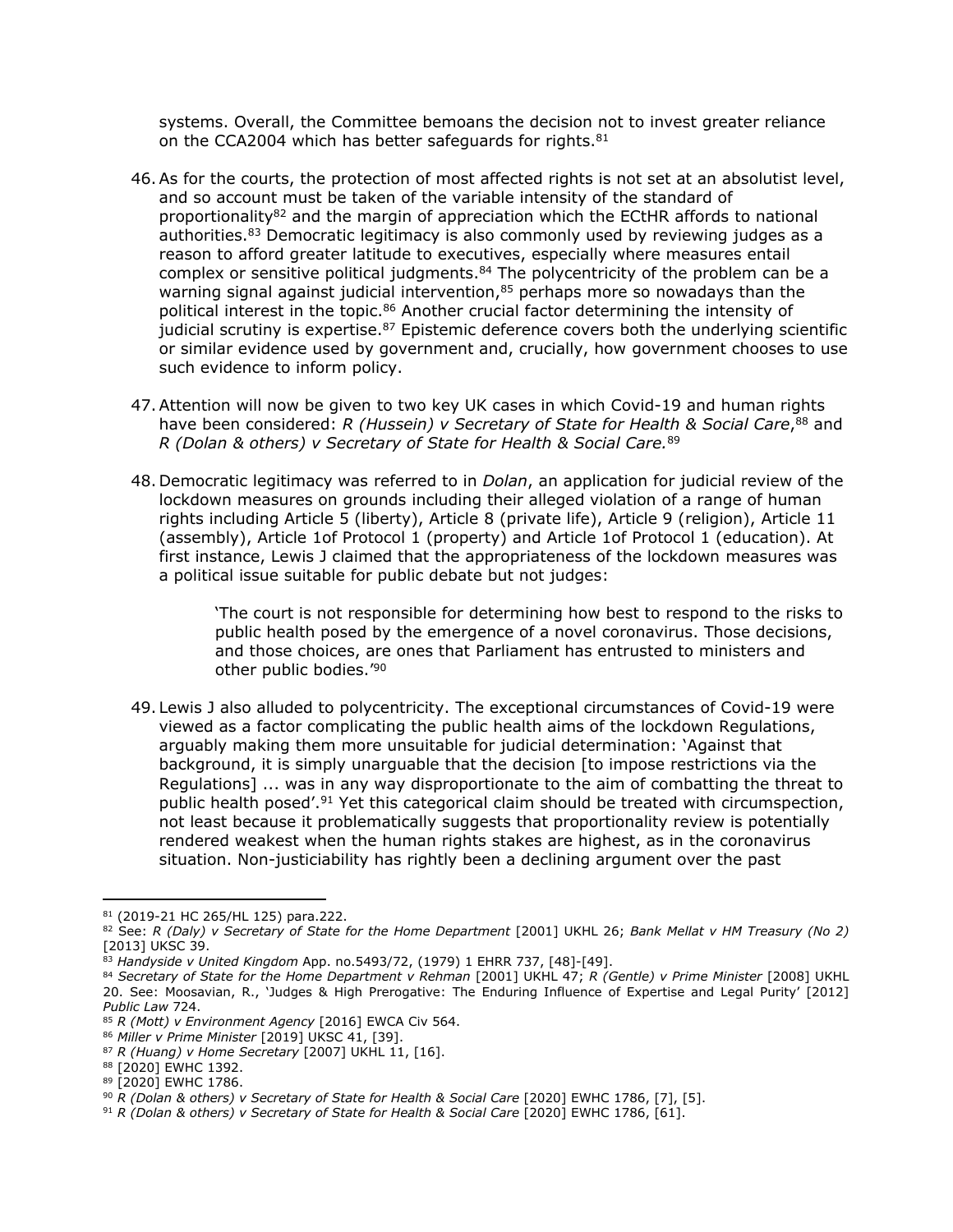decades since the GCHO case $92$  and should not be revived now at the time of greatest need for accountability.

- 50. Next, the *Dolan* challengers expressly questioned the scientific evidence used by government to justify lockdown measures.<sup>93</sup> Lewis J did not refer to these arguments in his *Dolan* judgment and paid limited attention to the government's justifications for lockdown measures and their evidential base because: 'The courts recognise the legitimacy of according a degree of discretion to a minister 'under the urgent pressure of events, to take decisions which call for the evaluation of scientific evidence and advice as to the public health risks".<sup>94</sup> This attitude prevailed in circumstances where there were gaps or shortcomings in the current science: 'the context … was one of a pandemic where a highly infectious disease capable of causing death was spreading. … The scientific understanding of this novel coronavirus was limited.'<sup>95</sup>
- 51.Severe risk and time pressures were also noted in *Hussein* in which the claimant sought an interim order prohibiting enforcement of the regulations on the basis they represented a disproportionate interference with the Article 9 right to religion by preventing Friday prayer at mosques during Ramadan. Here Swift J claimed the virus is 'a genuine and present danger'<sup>96</sup> and noted the 'truly exceptional circumstances, the like of which has not been experienced in the United Kingdom for more than half a century.'<sup>97</sup>
- 52. Proportionality was raised in the *Hossain* challenge, whereby the claimant argued that the Health Secretary could have taken less intrusive lockdown measures so as to enable mosque attendance with appropriate social distancing measures still in place.<sup>98</sup> Dismissing this argument in brief terms, Swift J claimed that the minister must be allowed a 'suitable margin of appreciation to decide the order in which steps are to be taken to reduce the reach and impact of the restrictions in the 2020 Regulations'. This leeway regarding the means by which public health could be maintained was necessary due to the complex (polycentric) political, social and economic assessments involved. It was thus deemed a matter for political debate rather than judicial 'second-quessing'<sup>99</sup> In reaching this decision, Swift J afforded limited scrutiny to the detail of the lockdown Regulations, other than to note that they were time limited and subject to regular review.<sup>100</sup>
- 53.Swift J also noted that 'consideration of scientific advice' was part of the complex mix of political and other elements that informed what steps the minister would take.<sup>101</sup> He found that the regulations were rationally connected to the legitimate aim of protecting public health by reducing opportunities for people to gather and mix; they '[rest] on scientific advice … that the Covid-19 virus is highly contagious and particularly easily spread in gatherings of people indoors.<sup>'102</sup> However, Swift J did not undertake

<sup>92</sup> Council of Civil Service Unions v Minister for the Civil Service [1984] UKHL 9. See also R (Miller) v The Prime *Minister* [2019] UKSC 41.

<sup>93</sup> 'Statement of Facts & Grounds & Written Submissions of the Claimant', [89], [123] (https://static.crowdjustice.com/group\_claim\_document/Statement\_of\_Facts\_and\_Grounds\_- \_Written\_Submissions\_of\_the\_Claiman\_69dBeCS.PDF).

<sup>94</sup> *R (Dolan & others) v Secretary of State for Health & Social Care* [2020] EWHC 1786, [59].

<sup>95</sup> *R (Dolan & others) v Secretary of State for Health & Social Care* [2020] EWHC 1786, [95]

<sup>96</sup> *R (Hussein) v Secretary of State for Health & Social Care* [2020] EWHC 1392, [19]

<sup>97</sup> *R (Hussein) v Secretary of State for Health & Social Care* [2020] EWHC 1392, [19].

<sup>98</sup> *R (Hussein) v Secretary of State for Health & Social Care* [2020] EWHC 1392, [20]

<sup>99</sup> *R (Hussein) v Secretary of State for Health & Social Care* [2020] EWHC 1392, [21]

<sup>100</sup> *R (Hussein) v Secretary of State for Health & Social Care* [2020] EWHC 1392, [13]

<sup>101</sup> *R (Hussein) v Secretary of State for Health & Social Care* [2020] EWHC 1392, [21]